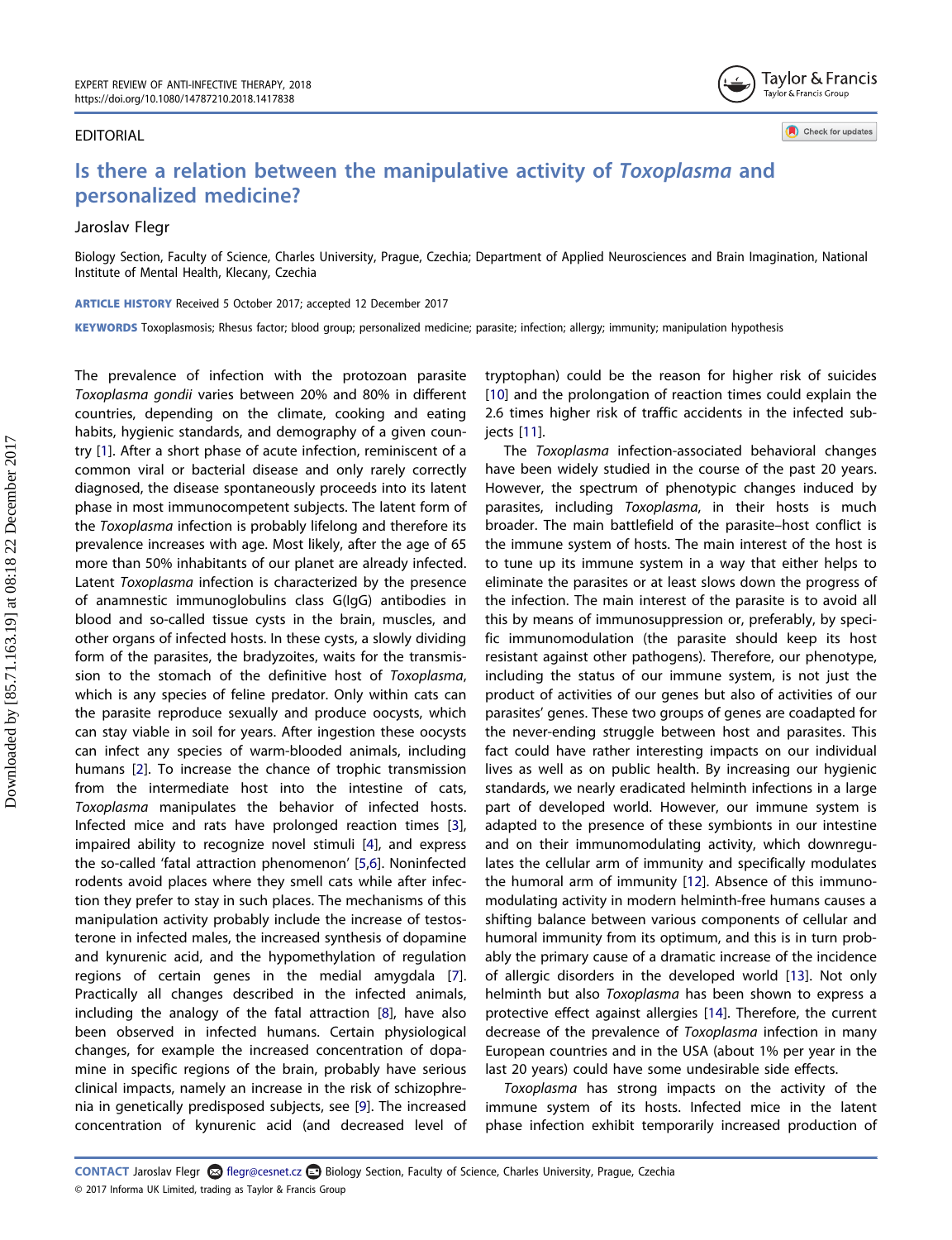<span id="page-1-6"></span>interleukin (IL)-12 and decreased production of IL-10. They also exhibit a decreased production of IL-2 and nitric oxide and a decreased proliferation reaction (synthesis of DNA that reflects activity of T-lymphocytes) in the mixed lymphocyte culture [[15](#page-2-8)]. Probably, some of these changes represent direct effects of parasite immunomodulating activities (e.g. the inhibition of the proliferation reaction) and some represent the (unsuccessful or only partly successful) reaction of the host organisms on these activities (e.g. the increase of IL-12). Differences in the status of the immune system can also be observed between humans with and without latent Toxoplasma infection. However, the nature of the changes differs between men and women [\[16](#page-2-9)]. Men with latent Toxoplasma infection had decreased while women increased leukocyte, natural killer (NK)-cell and monocyte counts when compared to controls. The B-cell counts were reduced in both Toxoplasma-positive men and women. It is not clear whether these differences are caused by the manipulation activity of Toxoplasma or whether they represent the result of various adaptive or maladaptive reactions of the human immune system on the chronic infection [[17](#page-2-10)].

<span id="page-1-10"></span><span id="page-1-9"></span><span id="page-1-8"></span><span id="page-1-7"></span>The physiological differences, including differences in the activity of various components of the immune system, between Toxoplasma-infected and Toxoplasma-free subjects probably have large practical consequences. The infected subjects have a different, mostly increased, incidence of many diseases. A WHO data-based ecological study performed on a set of 88 countries showed that the specific disease burden of 23 of 128 analyzed diseases and disease categories on the WHO list showed correlations (18 positive, 5 negative) with the prevalence of Toxoplasma infection in a particular country. Another 12 diseases showed positive trends ( $p > 0.1$ ) [\[18](#page-2-11)]. Similarly, a cross-sectional study performed on the cohort of 1486 volunteers showed that 333 infected subjects scored significantly worse than 1153 controls in 28 of 29 healthrelated variables and they reported higher rates of 77 on the list of 134 disorders reported by at least 10 participants of the study [[19\]](#page-2-12). Toxoplasma-infected and Toxoplasma-free subjects differ not only in the incidence of particular disorders but also in their form. For example, only Toxoplasma-infected schizophrenia patients express typical changes in brain morphology, namely a decrease of gray matter density in certain areas of the brain [[20](#page-2-13)]. Also, Toxoplasma-infected schizophrenia patients have more serious positive symptoms of the disease (hallucinations and delusions) and are hospitalized for a longer time [\[21\]](#page-2-14), and have a 17 times higher probability of having a continuous form of schizophrenia than the Toxoplasma-free patients [\[22\]](#page-2-15). Interestingly, the people with blood group Rh plus, especially the Rh-positive heterozygotes, are more resistant to negative effects of Toxoplasma infection [[23](#page-2-16)]. Some of these effects can be observed only in Rh-negative subjects [[24](#page-2-17)]. It is not yet clear whether the Rh-positivity plays a role only in the protection against negative effects of Toxoplasma infection or against other environmental and genetic factors too. However, empirical data seem to support the latter possibility [[25](#page-2-18)].

<span id="page-1-16"></span><span id="page-1-15"></span><span id="page-1-14"></span><span id="page-1-13"></span><span id="page-1-12"></span><span id="page-1-11"></span>The serendipitous discoveries achieved during the studies of the manipulative activity of Toxoplasma suggest that the <span id="page-1-17"></span>Earth is currently populated by two types of humans who differ by the incidence and course of many diseases and disorders. About one-third of people are infected with Toxoplasma and express a different, mostly higher, probability of certain diseases and different prognoses of certain diseases than the other two-thirds of population. This fact should be taken into consideration not only when searching for diagnoses of certain disorders but also when searching for the optimal method of treatment. Currently, there are no official recommendations available. It has already been suggested that infected schizophrenia patients should preferentially be treated with such antipsychotic drugs that are known to also inhibit the growth of T. gondii infection [[26](#page-2-19)]. Experienced clinicians know that, statistically, different methods of treatment of the same disorder work better in men than in women or in younger rather than older patients. Possibly, it is the time to begin also seeking the optimum treatment for Toxoplasmainfected and Toxoplasma-free subjects, for both Rh-negative and Rh-positive subjects and for subjects with different combinations of these (and other) traits. Personalized medicine has been knocking on the door for many years. It is not necessary to wait for some dramatic transformative headway in applied genomics. Medicine can be personalized step by step by using standard methods and already available knowledge.

#### Funding

The paper was not funded.

### Declaration of interest

J Flegr was supported by a grant from Czech Science Foundation P407/16/ 20958. The author has no other relevant affiliations or financial involvement with any organization or entity with a financial interest in or financial conflict with the subject matter or materials discussed in the manuscript apart from those disclosed. Peer reviewers on this manuscript have no relevant financial or other relationships to disclose

## References

Papers of special note have been highlighted as either of interest (•) or of considerable interest (••) to readers.

- <span id="page-1-0"></span>1. Pappas G, Roussos N, Falagas ME. Toxoplasmosis snapshots: global status of Toxoplasma gondii seroprevalence and implications for pregnancy and congenital toxoplasmosis. Int J Parasitol. [2009](#page-0-0);39:1385–1394.
- <span id="page-1-1"></span>2. Tenter AM, Heckeroth AR, Weiss LM. Toxoplasma gondii: from animals to humans. Int J Parasitol. [2000;](#page-0-1)30(12–13):1217–1258.
- <span id="page-1-2"></span>3. Hrdá S, Votýpka J, Kodym P, et al. Transient nature of Toxoplasma gondii-induced behavioral changes in mice. J Parasitol. [2000;](#page-0-2)86 (4):657–663.
- <span id="page-1-3"></span>4. Hodková H, Kodym P, Flegr J. Poorer results of mice with latent toxoplasmosis in learning tests: impaired learning processes or the novelty discrimination mechanism? Parasitology. [2007](#page-0-3);134:1329–1337.
- <span id="page-1-4"></span>5. Berdoy M, Webster JP, Macdonald DW. Fatal attraction in rats infected with Toxoplasma gondii. Proc R Soc Biol Sci Ser B. [2000](#page-0-4);267(1452):1591–1594.
- <span id="page-1-5"></span>6. Vyas A, Kim S-K, Giacomini N, et al. Behavioral changes induced by Toxoplasma infection of rodents are highly specific to aversion of cat odors. Proc Natl Acad Sci USA. [2007;](#page-0-4)104:6442–6447.